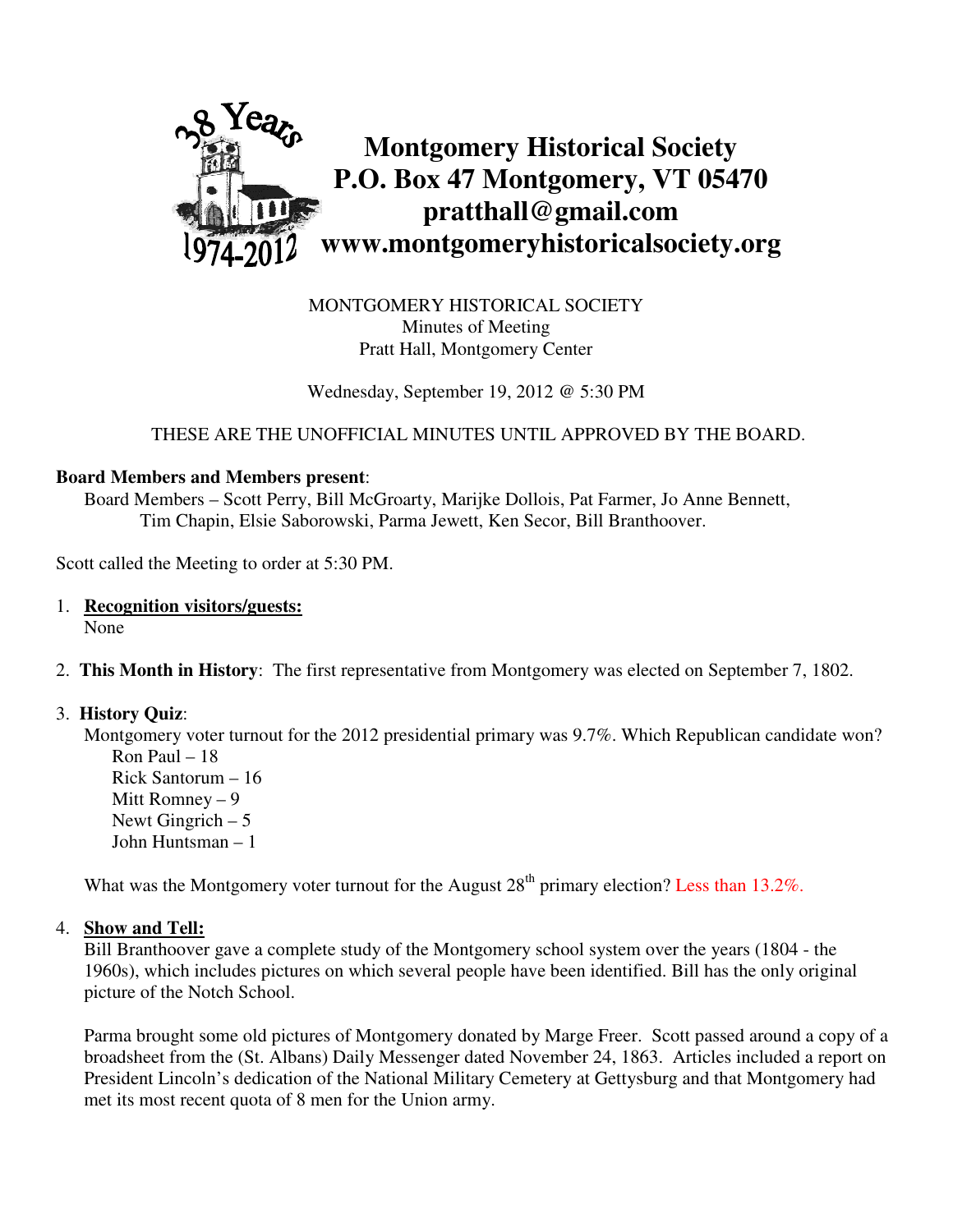## 5. **The Main Event:**

## **Minutes:**

Pat made a Motion, seconded by Elsie to approve the Minutes of August 15, 2012 as written; Motion was unanimously approved.

## **Treasurer's Report:**

| Treasurer's Report $-$ 09/19/12: | Interest |
|----------------------------------|----------|
| Checking balance\$ 4,829.62      |          |
|                                  |          |
|                                  |          |
|                                  |          |
|                                  |          |

### 77 Affinity members

All bills have been paid including an additional \$1,000.00 to Ted Bruckner \$5,000.00 as per previous Meeting decision.

To-date the concert series shows as profit of ±\$2,400.00; however, there are still some bills to be paid for printing, posters. Soundboard, piano-tuning and the final concert performers; the projected profit is ±\$1,300.00. Ken asked if the Board could have a report of revenue for each concert, respective and prorated expenses after payments of all bills and the final concert.

After discussion, Ken made Motion, seconded by Tim to accept the Treasurer's report as written; Motion was unanimously approved.

### **Membership:**

Marijke reported 211 members have renewed for a total of \$11,010.00. There are so far 11 new members.

Parma made Motion, seconded by Tim to accept the Membership report as presented; Motion was unanimously approved.

### **Old business:**

- A. Town History Book update In order to finalize the work Jo Anne would like to meet with Ave Leslie to confirm some of her information.
- B. Review events list see updated list attached
- C. T&T, Open House/Exhibits –

 Trinkets & Treasures brought in \$960.00; some left-over items will be sold on behalf of MHS at Elsie's fall garage sale. This was a great fundraiser! The Open House was also very successful with great attendance and good feedback – one book was sold

and one membership.

 D. Pratt Hall work – Bill and Tim stained the new ramp and re-stained the old one – it looks great! It was decided to take down the little shed next to the Heaton House as it is thoroughly rotten and cannot be used for storage.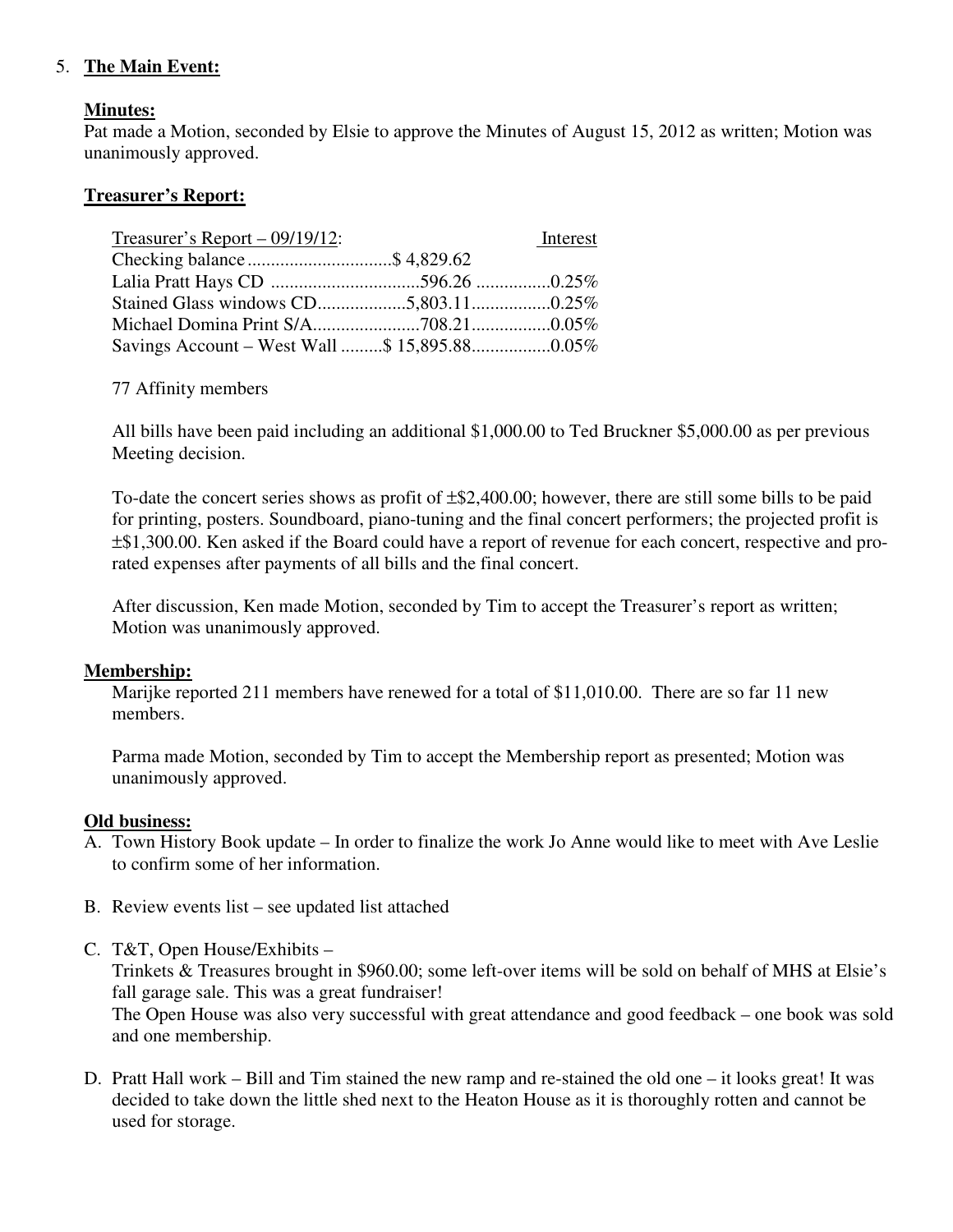Bill McGroarty was asked to contact Mr. Rebecki in Burlington to come and look at the stained glass windows and give a report on how to proceed, i.e. support or remove them, when the repair work will begin on the West Wall. Pat made a Motion, seconded by Ken that the cost of this consultation should not exceed \$500.00; Motion was unanimously approved.

- E. Pledge donation for tree cabling on the Common Barry East, Master Gardener, has been raising funds to cable and protect the maple tree on the Village Green. Ken made a Motion, seconded by Pat to donate up to \$100.00 for the preservation of the maple tree on the Village Green; Motion was unanimously approved.
- F. CEA request Rebecca Cummins sent an email to Scott to request the use of Pratt Hall for Friday, November  $16<sup>th</sup>$  for a CEA presentation. At that time of the year heat will be required. Furthermore, the Christmas decorations will be in place. Parma has agreed to be the MHS agent for this event and will contact Rebecca to inform her that a \$50 payment will be required to cover the cost of heating.
- G. Civil War Exhibit Scott has been in contact with the school and library to present and exhibit the Civil War Exhibit used at the Tunbridge Fair. The exhibit will be at the library for the month of November.
- H. Radar scope:
	- 1) Teaching American History Grant
	- 2) Domina print fundraiser update
	- 3) Old maps project…..making progress
	- 4) Grant writing Western Wall
	- 5) Ave Leslie Presentation TBD
	- 6) Beers Atlas and large County Map acquisition no further action
	- 7) Tortolano concert Bill Mc will contact Mr. Tortolano for a meeting to discuss a time for his concert; Scott has suggested next year at the Annual Meeting.
	- 8) Refurbished sign Parma is getting ready to start on the work; she will use the design of the "dove" quatrefoil in the circle that is currently on the sign.

### 6. **New business:**

Scott received a \$25 donation to the MHS in memory of Betty Stanton. He also reported that communication has been received from the attorney handling her estate that the MHS is one of seven devisees; there was no indication at this time how much or what will be given to the MHS.

A discussion took place on the investment of the savings for the repair of the West Wall. Tim has done some research; a 501(c)3 non-profit organization can invest in a for-profit account on a prudent basis. There are very few options if the money is cashed in 2 years; preferred stock with a call-date in 2 years would yield 2.5%. Currently we have ±\$21,700 between the Stained Glass Window Fund and West Wall Savings Account; with the \$20,000 Line of Credit we will need another \$60,000 to \$100,000 provided we receive a matching grant. A suggestion was made to put a "thermometer" on the front lawn next Spring to alert the community of our need. Tim will present a recommendation at the next meeting.

## 7. **Adjourn:**

Jo Anne made a Motion, seconded by Parma to adjourn at 6:48 P.M. Said Motion passed unanimously.

Respectfully submitted, Marijke M. Dollois